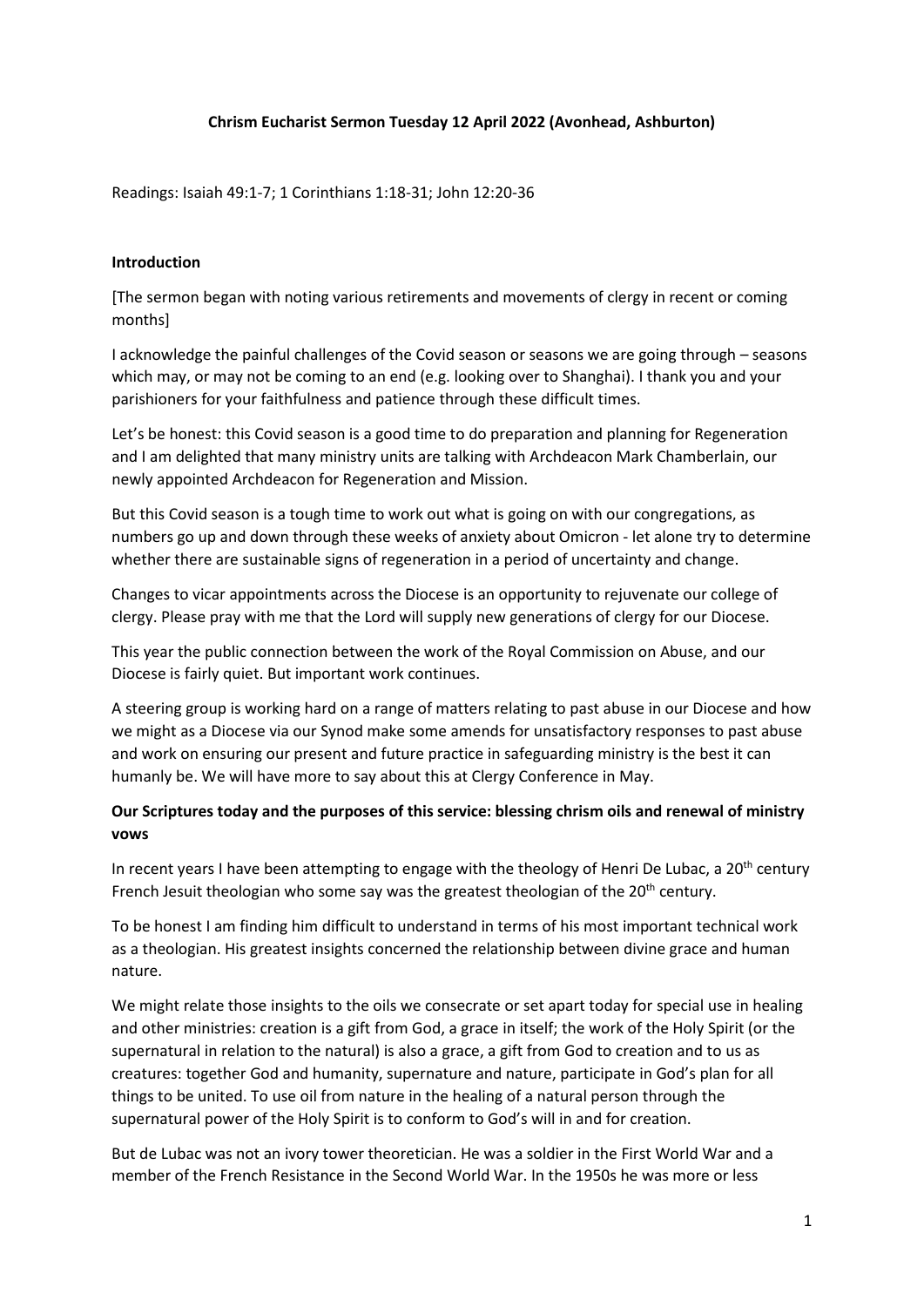forbidden to teach and publish by Roman Catholic authorities and in the 1960s he was rehabilitated and made a significant contribution to Vatican 2. AT the age of 87 he was made a cardinal by John Paul II. He had plenty of experience of the reality of church life.

So, out of his experiences, he once likened the Church to a boat

"full of unruly passengers who always seem to be on the point of wrecking it."

*The Splendour of the Church* (San Francisco: Ignatius, 1986, pp. 112-13).

The Patriarch Kirill, sadly, seems to be one of those unruly passengers as his strong, aggressive support for Putin's invasion of Ukraine casts a slur on all Christians everywhere who stand for the Gospel of peace.

When we renew our ordination vows shortly, I imagine that, some of us might be thinking, is my renewal dedicated to managing the unruly passengers on the boat and to saving the boat from being wrecked?

I hope not. Our Scriptures today speak to the big picture of God's work in the world – the work we are called to participate in by virtue of our baptism as disciples of Christ.

Our calling is to change the world, not to manage the church

"I will give you as **a light to the nations**, that my salvation may reach to the end of the earth." (Isaiah 49:6b)

The memorable words spoken by the Greeks to Andrew,

"Sir, we wish to see Jesus" (John 12:21),

are spoken by Greeks – the nations of the world are being drawn to the light of the world which Isaiah foretells.

Paul takes up Isaiah's challenge:

"For Jews demand signs and Greeks desire wisdom, but **we proclaim Christ crucified**, a stumbling block to Jews and foolishness to Gentiles, but to those who are called, both Jews and Greeks, Christ the power of God and the wisdom of God." (1 Corinthians 1:22-24)

If our calling is to change the world then the key to change lies neither in spectacular acts of power or following the wisdom of the secular world: it lies in the way of the crucified Christ.

To be Christian is to proclaim in word and deed the way of the crucified Christ as a "third way" between the way of power or domination and the way of wisdom or advancement through knowledge.

One of the things that makes me feel sick about Patriarch Kirill's support for Putin's invasion of Ukraine and murders of its innocent citizens is that this is the opposite of proclaiming Christ crucified – the way of Christ is dying for others not killing others.

## **Conclusion**

Our calling is to change the world, not to manage the church.

Jesus himself in the Gospel passage sets out the direction of our ministry: